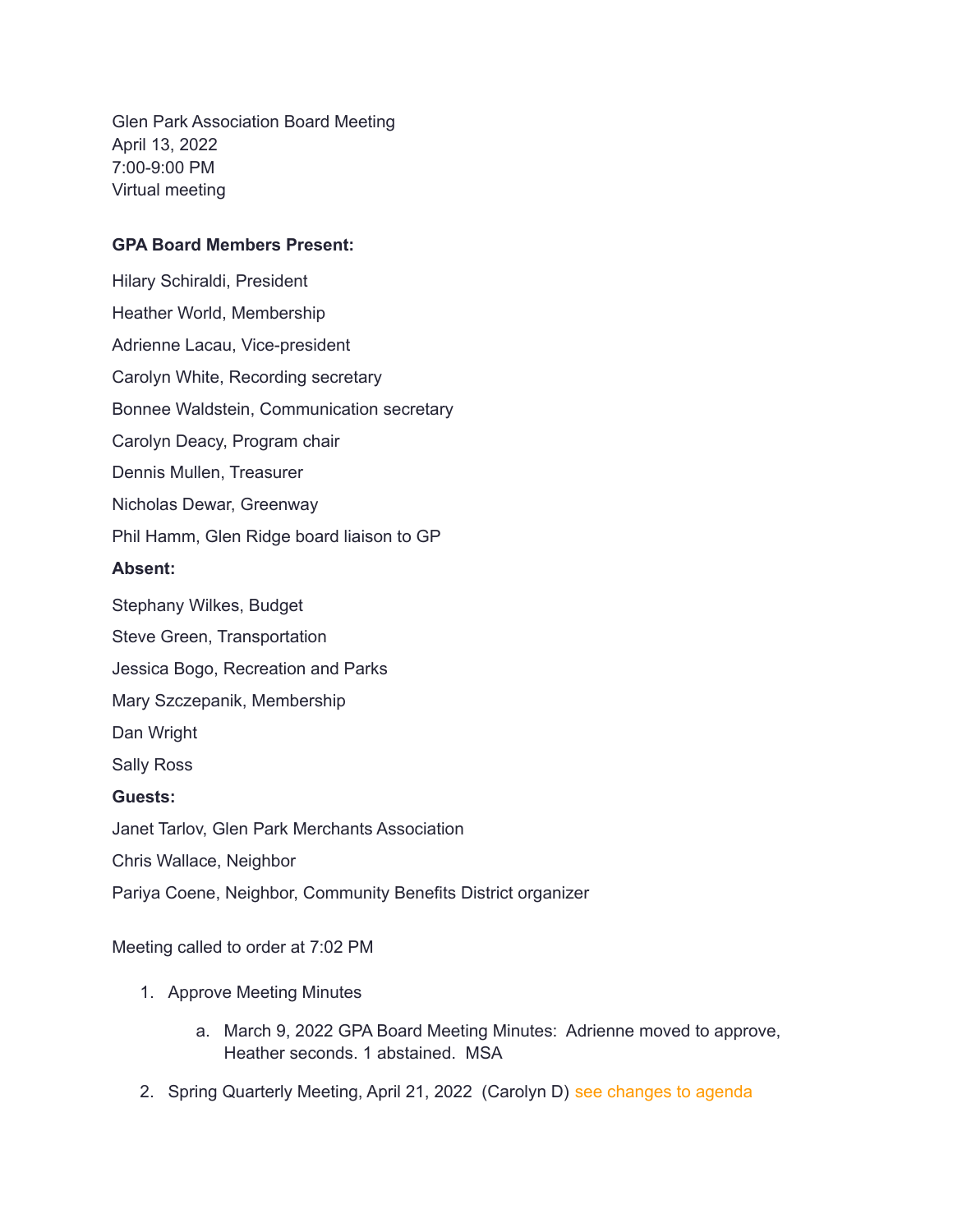- a. Agenda:
	- Hilary to announce new Glen Park Signage, Grant Recipients and Refuse Refuse Neighborhood Cleanup. Members will be asked for suggested topics for future meetings and polled to determine interest in future in-person meetings.
	- Michael Rice to honor Murray Schneider
	- Evelyn Rose will give update on Gum Tree Girls Festival
	- District 8 Supervisor Mandelman
	- SFPD new Ingleside Police Capt. Derrick Lau
- b. Meeting reminder will be posted on the GPA blog.
- c. Dry Run is scheduled for 7PM April 20. Hilary, Carolyn D, Carolyn W, Heather and Chris Wallace.
- d. Some potential topics for future meetings include MTA/Steve Green, Code Enforcement, SF District Attorney liaison for District 8.
- 3. Grants Committee: Hilary presented the recommendations of the Grants Committee to the board. After discussion, Heather moved to approve the Grant allocations, Adrienne seconded. None opposed. Grant allocations approved. MSA
	- Hilary to notify recipients
	- After quarterly meeting, Bonnee will post about recipients and their projects
	- Dennis outlined requirements for checks to be distributed. Hilary and Dennis will clarify steps offline.

| Burnside Mural+                                                                  | \$1,000 |
|----------------------------------------------------------------------------------|---------|
| Glen Park Gum Tree Girls<br>Festival 2022 (Fiscal Sponsor:<br>SF Parks Alliance) | \$1,000 |
| St. John School: Glen Park<br>Greenway Hedge Screen                              | \$1,500 |
| Dolores Huerta Elementary:<br>Self-Portrait Tile Project                         | \$1,500 |
| <b>Glen Park Elementary STEAM</b><br>Projects                                    | \$1,500 |

■